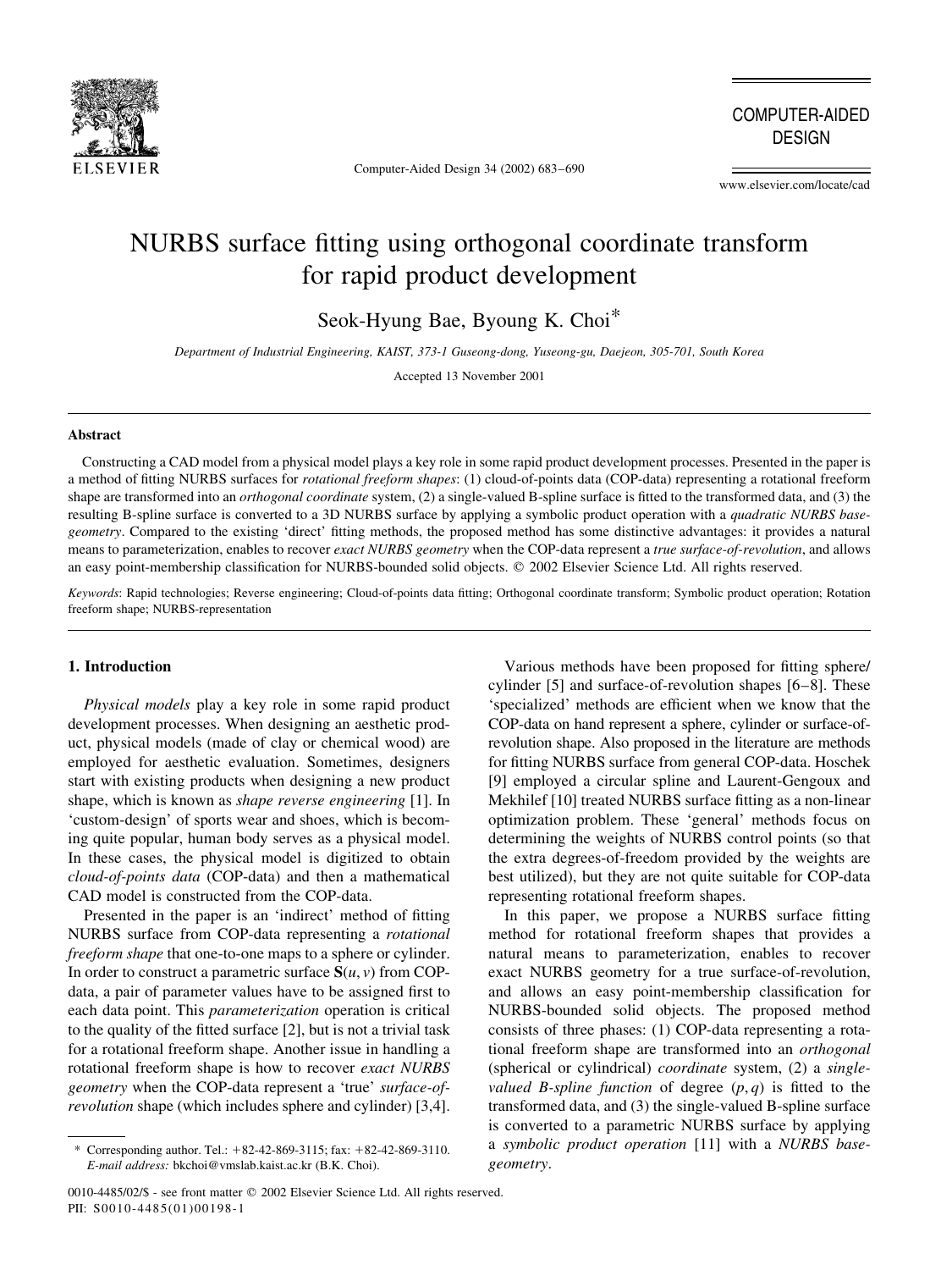

Fig. 1. (a) A single-valued function in polar coordinates, and (b) its corresponding 2D parametric curve in  $xy$ -coordinate system.

When the fitted NURBS surface becomes a face of a NURBS-bounded solid object, the single-valued B-spline surface may be used as a point-membership classifier. Namely, a 3D point to be classified is transformed into the orthogonal coordinate system of the fitted NURBS surface and its 'range' value is compared against the single-valued B-spline surface. Point-membership classification for a general NURBS-bounded solid object is not a trivial operation [12]. Point-membership classification for rotational freeform shapes has been studied quite extensively by Sanchez-Reyes [13-16]. The Sanchez-Reyes' method, which uses a *sinusoidal spline function* as the basis function, is similar to the method proposed in the paper and may be used as a NURBS surface fitting method for a sphere-like shape (but not for cylinder-like shape because its singlevalued function is not a tensor product surface).

The organization of the paper is as follows: described in Section 2 is a NURBS curve fitting method using polar coordinate transform, which is the core procedure for the NURBS surface fitting methods to be presented in Section 3. Also presented in Section 3 are special treatments and a method for estimating local coordinate systems. Illustrative examples are given in Section 4, and Section 5 closes the paper with discussions and conclusions.

#### 2. NURBS curve fitting procedure

The NURBS curve fitting method, which becomes the core part of the NURBS surface fitting method of Section 3, is based on *polar coordinate transformation* of 2D points representing a circle-like curve (i.e. rotational freeform curve).



Fig. 2. Base circle construction for cross-sectional data points.

#### 2.1. Basic idea

Let  $\bar{\mathbf{B}}(\theta) = (\cos \theta, \sin \theta)$  denote a unit circle centered at the origin of a xy-coordinate system, then a *rotational free*form curve  $C(\theta)$  on the xy-plane may be expressed as a product of  $\bar{\mathbf{B}}(\theta)$  and a single-valued function  $F(\theta)$  as follows:

$$
\mathbf{C}(\theta) \equiv (x(\theta), y(\theta)) = F(\theta)\mathbf{\bar{B}}(\theta) = (F(\theta)\cos\theta, F(\theta)\sin\theta)
$$
\n(1)

where the unit circle  $\bar{\mathbf{B}}(\theta)$  is called a (trigonometric) *base* circle. A construction for the above relationship is shown in Fig. 1.

A sequence of 2D points  $\{(x_k, y_k)\}\$  representing a rotational freeform curve may be fitted to the curve  $C(\theta)$  in Eq.  $(1)$  as follows:

- 1.  $\{(x_k, y_k)\}\$ is converted into a polar-coordinate pointsequence  $\{(r_k, \theta_k)\}.$
- 2.  $\{(r_k, \theta_k)\}\$ is fitted to a single-valued B-spline function  $r = F(\theta)$ .
- 3.  $F(\theta)$  is converted to a 2D curve  $C(\theta)$  using Eq. (1).

By replacing the *trigonometric base-circle*  $\mathbf{B}(\theta)$  in Eq. (1) with a *NURBS base-circle*  $B(u)$  we can obtain a NURBS curve  $C(u)$ . However, for this replacement to work properly, we need a *parameter-synchronization* between  $\theta$  and  $u$ . The NURBS base-circle  $B(u)$  may consist of four *rational quad*ratic Bezier curves (RQB-curves) [3] and it does not have a uniform flow rate [17]. Now we present our NURBS curve fitting procedure.

## 2.2. NURBS curve fitting procedure

The overall procedure for fitting a 2D NURBS curve from a sequence of 2D points  $\{(x_k, y_k)\}\)$  consists of five steps: (1) polar coordinate transform, (2) base circle construction, (3) parameter synchronization, (4) single-valued B-spline curve fitting, and (5) NURBS curve construction.

#### Step 1: Polar coordinate transform

A sequence of points  $\{(x_k, y_k)\}\$ in 2D Cartesian coordinates are converted into a *polar-coordinate point-sequence*  $\{(r_k, \theta_k)\}\$ as follows:

$$
r_k = \sqrt{x_k^2 + y_k^2},
$$
  
\n
$$
\theta_k = \begin{cases} \n\tan^{-1}(y_k/x_k) & \text{if } x_k > 0 \text{ and } y_k \ge 0\\ \n\t\pi + \tan^{-1}(y_k/x_k) & \text{if } x_k < 0\\ \n2\pi + \tan^{-1}(y_k/x_k) & \text{if } x_k > 0 \text{ and } y_k < 0 \n\end{cases}
$$
\n(2)

Step 2: Base circle construction

A base circle **B**(*u*) having an *arc* angle of  $\theta_e - \theta_s$  is easily obtained by using the *square-based method* [18,19], where a full circle is defined by four RQB-curves. Shown in Fig. 2 is a sequence of polar coordinate points  $\{(r_k, \theta_k)\}\$ inside an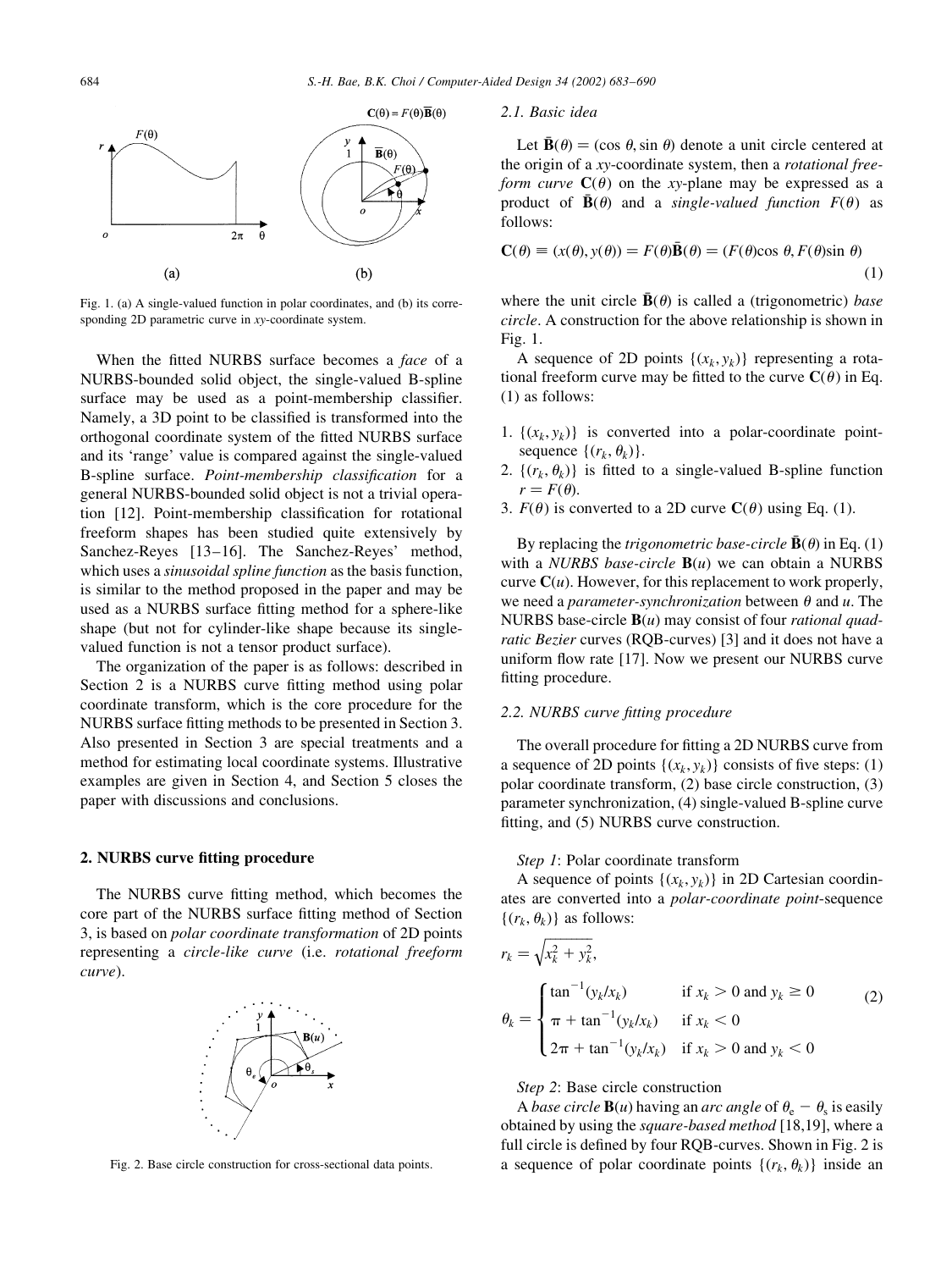

Fig. 3. Geometric construction for parameter synchronization (i.e. finding  $\eta_{\nu}$ )

*angle range* of  $[\theta_s, \theta_e]$ , where the base circle **B**(*u*) consists of three ROB-curves since the arc angle is less than  $3\pi/2$  (but larger than  $\pi$ ). Observe that the control polygon of the base circle  $B(u)$  is also shown in the figure.

# Step 3: Curve parameter synchronization

The synchronized parameter value  $u_k$  of the base circle **B**(*u*) for a *polar-coordinate point*  $(r_k, \theta_k)$  corresponds to the intersection point between  $B(u)$  and the line joining the origin and the 2D-Cartesian point  $\Psi_k(x_k, y_k)$ . To find  $u_k$  at the intersection-point,  $\mathbf{B}(u)$  is first decomposed into individual RQB-curves  $\{B'(\eta)\}\$ for  $u \in [u_s^j, u_e^j]$ . Now, a *local* parameter for each RQB-curve is defined as

$$
\eta = \left(u - u_s^j\right) / \left(u_e^j - u_s^j\right), \qquad u \in \left[u_s^j, u_e^j\right]. \tag{3}
$$

Then, the local parameter value  $\eta_k$  for a polar-coordinate point  $(r_k, \theta_k)$  within the angle range  $[\theta_s^j, \theta_e^j]$  may be obtained from the following relation:

$$
(\cos \theta_k, \sin \theta_k) = \mathbf{B}^j(\eta) \tag{4}
$$

A solution to Eq.  $(4)$  is given by [20]

$$
\eta_k = \frac{\tan\frac{\xi_k}{2}}{\sqrt{1 - w^2} + (1 - w)\tan\frac{\xi_k}{2}}, \qquad \xi_k = \theta_k - \theta_s^j \tag{5}
$$

where  $w$  is the *weight* of the middle control point of the RQBcurve  $\mathbf{B}^j(\eta)$ . Finally, the synchronized parameter value for  $(r_k, \theta_k)$  belonging to  $\mathbf{B}^j(\eta)$  is obtained from the following equation:

$$
u_k = \left(u_e^j - u_s^j\right)\eta_k + u_s^j\tag{6}
$$

In practice, an RQB-curve is defined over a unit interval so that  $u'_{e} = j$ ,  $u'_{s} = j - 1$ , in which case Eq. (6) reduces to  $u_{k} =$  $\eta_k + (j-1)$ .

Shown in Fig.  $3(a)$  is a construction for finding the intersection parameter  $\eta_k$  between  $\mathbf{B}^1(\eta)$  and the line joining the coordinate origin and  $\Psi_k(x_k, y_k)$ . The relation between  $\eta_k$ and  $\xi_k$  is depicted in Fig. 3(b).

## Step 4: Single-valued B-spline curve fitting

A single-valued B-spline curve  $F(u)$  of degree p (usually  $p = 3$ ) is fitted to the *parameter-synchronized points*  $\{(r_k, u_k)\}\$ by using standard fitting methods [19,21–24].

$$
F(u) = \sum_{i=0}^{n_F} N_{i,p}(u) f_i;
$$
  
\n
$$
U_F = \{ \underbrace{u_s, ..., u_s}_{p+1}, u_{p+1}, ..., u_{n_F}, \underbrace{u_e, ..., u_e}_{p+1} \}
$$
\n(7)

# Step 5: NURBS curve construction

At the final step, a parametric NURBS curve is constructed from the single-valued B-spline curve  $F(u)$  by applying a symbolic product operation [11] with the NURBS base circle  ${\bf B}(u)$ . Namely, from  ${\bf C}(u) = F(u){\bf B}(u)$  we have

$$
\mathbf{C}(u) = \frac{\sum_{i=0}^{n_C} N_{i,p+2}(u) w_i \mathbf{P}_i}{\sum_{i=0}^{n_C} N_{i,p+2}(u) w_i};
$$
\n(8)

$$
U_C = \{ \underbrace{u_s, ..., u_s}_{p+2+1}, u_{p+2+1}, ..., u_{n_C}, \underbrace{u_e, ..., u_e}_{p+2+1} \}
$$

where  $N_{i,p+2}(u)$  is a B-spline basis function of degree  $p + 2, w_i$ is a weight, and  $P_i$  is a control point of the NURBS curve  $C(u)$ . The above NURBS curve construction concept is illustrated in Fig. 4, where the degree of  $F(u)$  is 3 and that of the resulting NURBS curve is 5.

If the 2D point sequence  $\{(x_k, y_k)\}\)$  represents a true circle of radius  $R$ , the single-valued B-spline curve will become a constant line, namely,  $F(u) = R$ . In this case, the degree of  $F(u)$  is zero  $(p = 0)$  so that the degree of the resulting NURBS curve becomes 2. That is,  $C(u) = RB(u)$  becomes a true circle of radius  $R$ .



Fig. 4. NURBS curve construction via symbolic product operation.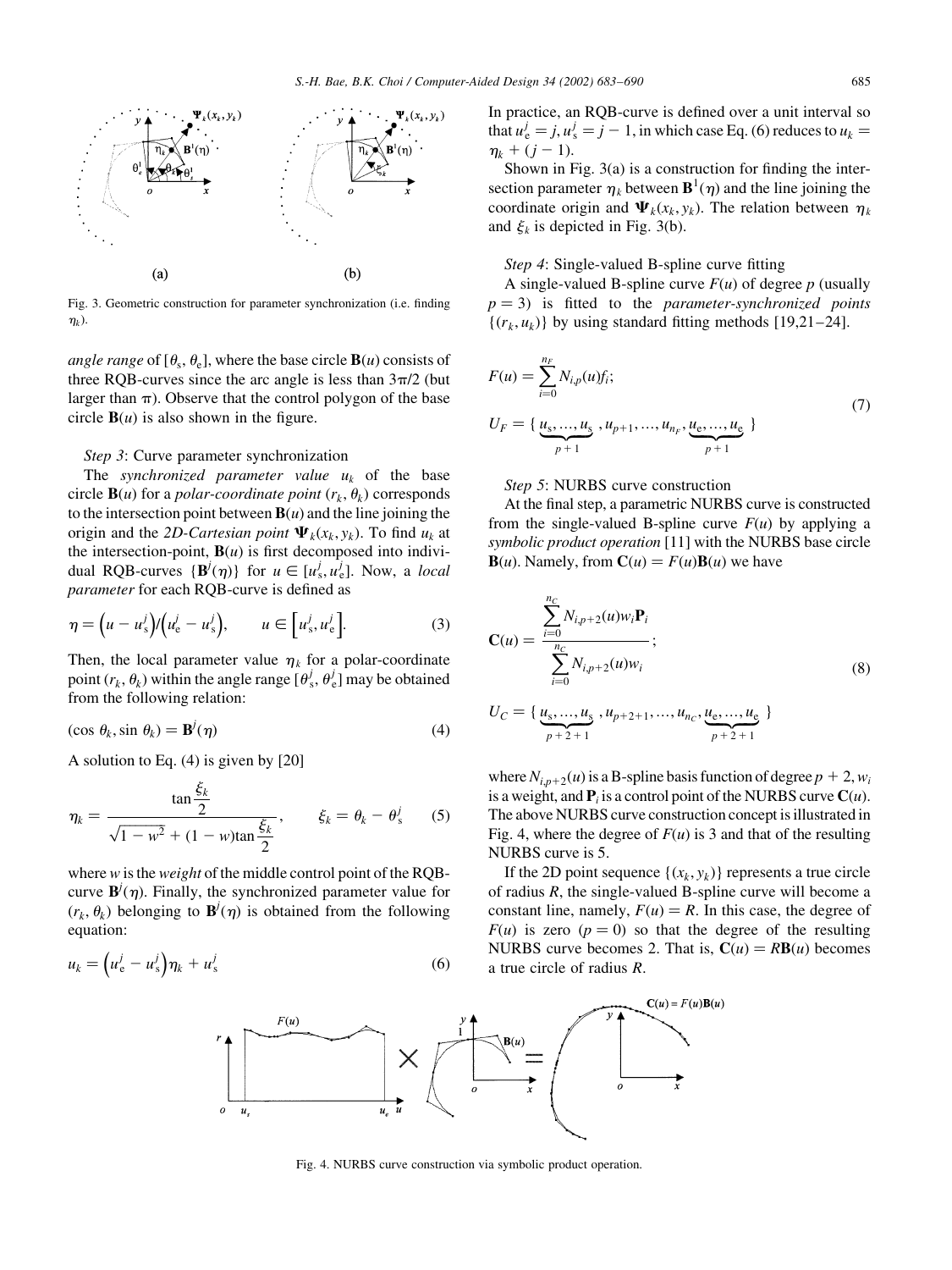

Fig. 5. Geometric construction for parameter synchronization for spherical NURBS surface fitting (i.e. finding  $v_k$  and  $u_k$ ).

#### 3. NURBS surface fitting procedure

The procedure for fitting a NURBS surface from COPdata is similar to the curve fitting procedure given in Section 2.2, and consists of five steps: (1) orthogonal coordinate transform, (2) base geometry construction, (3) parameter synchronization, (4) single-valued B-spline surface fitting, and (5) NURBS surface construction. A rotational freeform shape may be one-to-one mapped to a sphere or a cylinder: when the shape is more naturally mapped to a sphere, a spherical NURBS surface is fitted from the COP-data.

## 3.1. Spherical NURBS surface fitting

Step 1: Spherical coordinate transform

The COP-data  $\{(x_k, y_k, z_k)\}\$  representing a sphere-like shape are converted into spherical coordinate points  $\{(\rho_k, \phi_k, \theta_k)\}\$ as follows:

$$
\rho_k = \sqrt{x_k^2 + y_k^2 + z_k^2}, \qquad \phi_k = \cos^{-1}\left(z_k/\sqrt{x_k^2 + y_k^2 + z_k^2}\right),
$$
  

$$
\theta_k = \begin{cases} \tan^{-1}(y_k/x_k) & \text{if } x_k > 0 \text{ and } y_k \ge 0\\ \pi + \tan^{-1}(y_k/x_k) & \text{if } x_k < 0\\ 2\pi + \tan^{-1}(y_k/x_k) & \text{if } x_k > 0 \text{ and } y_k < 0 \end{cases}
$$
(9)



Fig. 6. NURBS surface obtained by spherical NURBS surface fitting.

And, the *angle ranges* are computed as

$$
\phi_{s} = \min\{\phi_{k}\}, \qquad \phi_{e} = \max\{\phi_{k}\}, \qquad \theta_{s} = \min\{\theta_{k}\}
$$

$$
\theta_{\rm e} = \max\{\theta_k\}.
$$

Step 2: Base sphere construction

A unit sphere defined over the angle ranges  $[\phi_s, \phi_e]$  and  $[\theta_{s}, \theta_{s}]$  is chosen as the *base sphere*  $\mathbf{B}(u, v)$ , which is a NURBS surface consisting of up to  $(2 \times 4)$  RQB patches depending on arc angles  $\phi_e - \phi_s$  and  $\theta_e - \theta_s$  [3].

## Step 3: Parameter synchronization

Similar to the curve fitting case, finding the synchronized *parameter values* of the base surface  $B(u, v)$  for a spherical coordinate point  $(\rho_k, \phi_k, \theta_k)$  is equivalent to finding an intersection point between  $B(u, v)$  and the line joining the origin and the 3D-Cartesian point  $\Psi_k(x_k, y_k, z_k)$ . Since the base sphere  $\mathbf{B}(u, v)$  is constructed by a surface-of-revolution method [3], synchronized parameter values  $u_k$  and  $v_k$  can be calculated separately by using the curve parameter synchronization method (Step 3) described in Section 2.2. As depicted in Fig. 5(a),  $v_k$  is obtained from  $\mathbf{C}(v)$  and  $\mathbf{\Psi}_k^*(x_k, y_k, 0)$ , where  $\Psi_k^*(x_k, y_k, 0)$  is the projection point of  $\Psi_k(x_k, y_k, z_k)$  on the xyplane and  $C(v)$  is a NURBS base circle on the xy-plane with an arc angle  $\theta_e - \theta_s$ . Once  $v_k$  is determined, another base circle  $\mathbf{D}(u) = \mathbf{B}(u, v_k)$  is defined as depicted in Fig. 5(b), and then,  $u_k$ is calculated from  $\mathbf{D}(u)$  and  $\mathbf{\Psi}_k(x_k, y_k, z_k)$ .

# Step 4: Single-valued B-spline surface fitting

A single-valued B-spline surface  $F(u, v)$  of degree  $(p, q)$ is now fitted to the parameter-synchronized points  $\{(\rho_k, u_k, v_k)\}\$  by using standard fitting methods [19,21–24].

$$
F(u, v) = \sum_{i=0}^{n_F} \sum_{j=0}^{m_F} N_{i,p}(u) N_{i,q}(v) f_{i,j};
$$
  
\n
$$
U_F = \{ \underbrace{u_s, ..., u_s}_{p+1}, u_{p+1}, ..., u_{n_F}, \underbrace{u_e, ..., u_e}_{p+1} \},
$$
  
\n
$$
V_F = \{ \underbrace{v_s, ..., v_s}_{q+1}, v_{q+1}, ..., v_{m_F}, \underbrace{v_e, ..., v_e}_{q+1} \}
$$
\n(10)

Step 5: NURBS surface construction

Finally, a parametric NURBS surface  $S(u, v)$  is constructed from the single-valued B-spline surface  $F(u, v)$  by applying a symbolic product operation with the NURBS base sphere  $\mathbf{B}(u, v)$ . That is,  $\mathbf{S}(u, v) = F(u, v)\mathbf{B}(u, v)$  having a tensor product form of the NURBS curve in Eq. (8), where the degrees of the resulting NURBS surface are  $(p + 2, q + 1)$ 2). Shown in Fig.  $6(a)$  is a bi-cubic B-spline function (i.e.  $p = q = 3$ ) for the parameter-synchronized points and the resulting NURBS surface of degree (5.5) obtained from NURBS surface conversion is shown in Fig. 6(b).

#### 3.2. Cylindrical NURBS surface fitting

When the rotational freeform shape is more naturally mapped to a cylinder, a *cylindrical NURBS* surface is fitted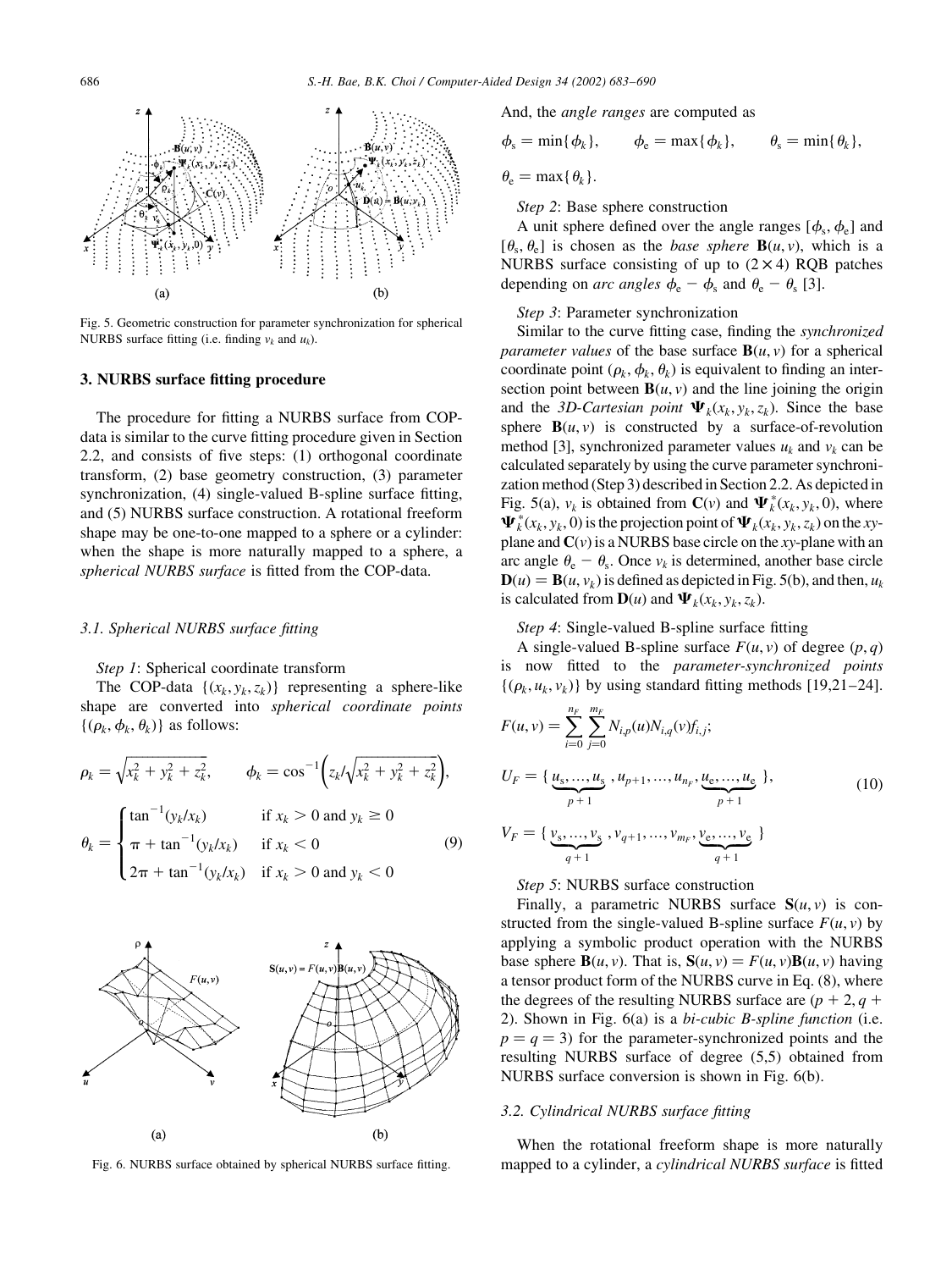

Fig. 7. NURBS surface obtained by cylindrical NURBS surface fitting.

from the COP-data. The procedure is basically the same as that of the spherical case described in Section 3.1.

First, 3D points  $\{(x_k, y_k, z_k)\}\$ are transformed into cylind*rical coordinate points*  $\{(r_k, \theta_k, z_k)\}\$ and a cylinder with unit radius is used as a *base cylinder*  $B(u, v)$  which is a NURBS surface of degree  $(1,2)$ . Parameter-synchronization is carried out as follows: as with the spherical case,  $v_k$  is obtained by using the curve parameter synchronization method of Section 2.2 as depicted in Fig. 7(a), and  $u_k$  is given by  $u_k = (z_k$  $z_s/(z_e - z_s)$ . And then, a single-valued bi-cubic B-spline surface  $F(u, v)$  is fitted as with the spherical case. Finally, a 3D NURBS surface  $S(u, v)$  is given by:

$$
\mathbf{S}(u, v) = \frac{\sum_{i=0}^{n_S} \sum_{j=0}^{m_S} N_{i,3}(u) N_{j,5}(v) w_{i,j} \mathbf{P}_{i,j}}{\sum_{i=0}^{n_S} \sum_{j=0}^{m_S} N_{i,3}(u) N_{j,5}(v) w_{i,j}};
$$
\n
$$
U_S = \{ \underbrace{u_s, ..., u_s}_{3+1}, u_{3+1}, ..., u_{n_S}, \underbrace{u_e, ..., u_e}_{3+1} \},
$$
\n(11)

$$
V_S = \{ \underbrace{v_s, ..., v_s}_{5+1}, v_{5+1}, ..., v_{m_S}, \underbrace{v_e, ..., v_e}_{5+1} \}
$$

Shown in Fig. 7(b) is the resulting NURBS surface of degree  $(3,5)$  for the COP-data of Fig. 7(a).

When the degrees of  $F(u, v)$  are  $(p, q)$ , it can be shown that the degrees of the resulting NURBS surface  $S(u, v)$  are  $(\max\{p, 1\}, q + 2)$ . For COP-data representing a true surface-of-revolution, the degrees of  $F(u, v)$  would be  $(3,0)$ . Thus, the degrees of  $S(u, v)$  are  $(3,2)$ . For a true cylindrical shape, the degrees of  $S(u, v)$  become (1,2).

#### 3.3. Special treatments

When a 'closed' surface is to be constructed, *periodic* B-spline basis functions [25] have to be employed in the *v*-direction (corresponding to  $\theta$ ) of  $F(u, v)$  during the single-valued B-spline surface fitting stage.

A special treatment is also required to solve the 'degeneracy problem' when fitting a spherical NURBS surface. In order to smoothly fill the 'hole' near the pole of the base sphere (see Fig. 8(a)), the following *continuity conditions* must be imposed on the control points of the B-spline function

$$
f_{0,j} = f_{0,0}; \qquad j = 1, ..., m_F
$$
 (12)

$$
f_{1,j} = f_{0,j}; \qquad j = 0, ..., m_F
$$
 (13)

Shown in Fig. 8(b) is the resulting NURBS surface satisfying  $G<sup>1</sup>$  continuity condition.

# 3.4. Local coordinate system estimation

The proposed NURBS surface fitting method requires that the COP-data in a global Cartesian coordinate system be transformed to a *local Cartesian coordinate system* where the orthogonal coordinates are defined. This in turn requires a robust estimation of local coordinate system from the original COP-data. For the purpose, *principal com*ponent analysis (PCA) [26,27], which is also known as Karhunen-Loeve transform, is widely used in the field of image processing and computer vision. PCA works well for COP-data of the whole of a rotational freeform shape, but not for those of a part because it finds the local coordinate system defining the oriented bounding box of the COP-data. Presented in this sub-section is a local coordinate system



Fig. 8. Cloud-of-points data of sphere-like part with degeneracy problem and resulting NURBS surface with  $G<sup>1</sup>$  continuity at degenerate point.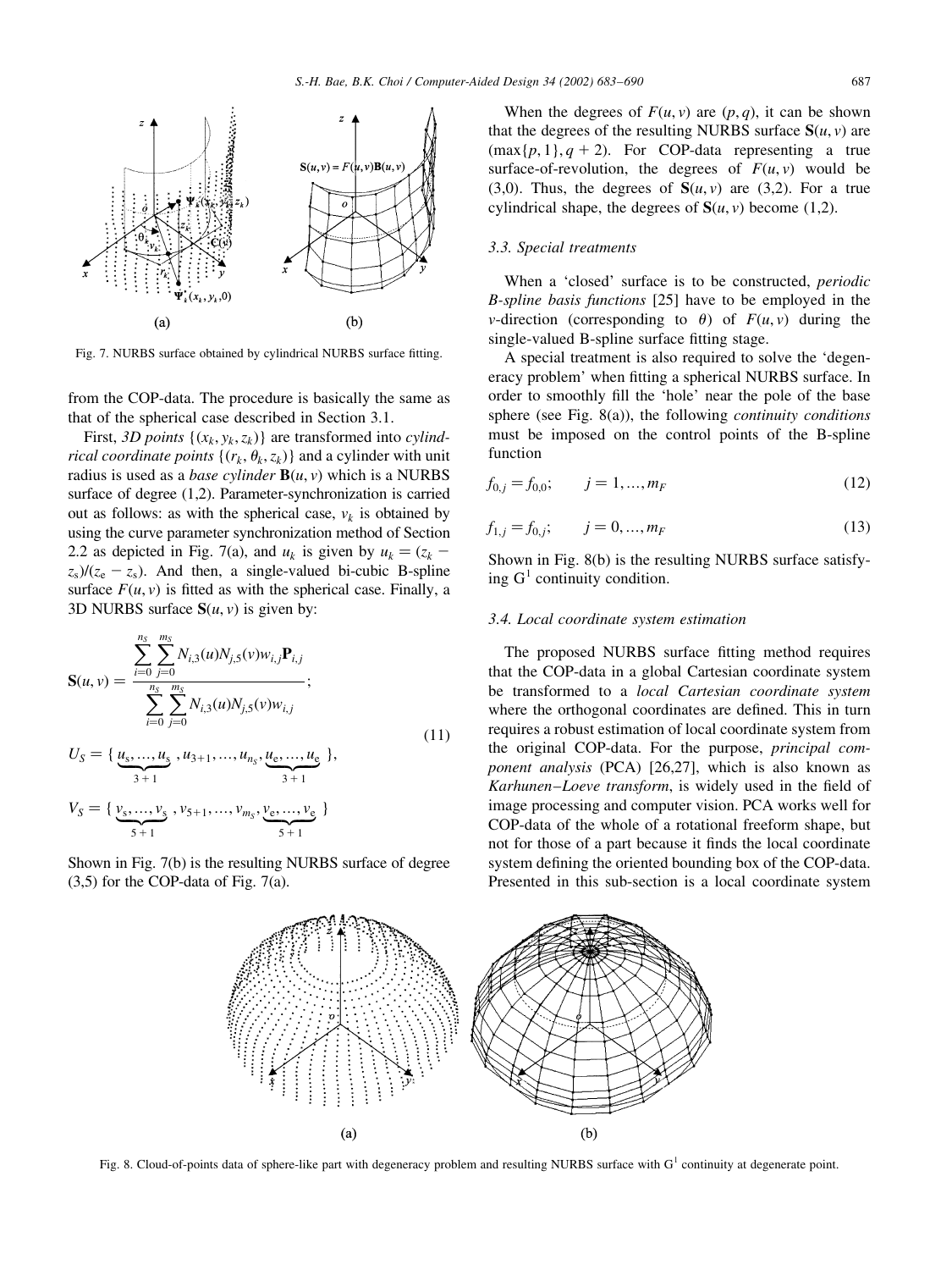

 $(b)$ 

Fig. 9. Empirical results of local coordinate system estimation.

estimation method based on the least squares approximation method proposed by Faugeras and Hebert [28].

A general quadric surface is a second-degree algebraic surface having the following matrix form:

$$
q(\mathbf{x}) = \mathbf{x}^{\mathrm{T}} \mathbf{Q}_{u} \mathbf{x} + \mathbf{v}^{\mathrm{T}} \mathbf{x} + d = 0; \qquad \mathbf{x} = \begin{bmatrix} x \\ y \\ z \end{bmatrix},
$$

$$
\mathbf{Q}_{u} = \begin{bmatrix} q_{1} & q_{4}/2 & q_{6}/2 \\ q_{4}/2 & q_{2} & q_{5}/2 \\ q_{6}/2 & q_{5}/2 & q_{3} \end{bmatrix}, \qquad \mathbf{v} = \begin{bmatrix} q_{7} \\ q_{8} \\ q_{9} \end{bmatrix}, \qquad d = q_{10}
$$
(14)

Quadric surface may be classified into different types based on its coefficients [29,30] and the following six types are relevant to local coordinate system estimation: real ellipsoid, hyperboloid of one sheet, hyperboloid of two sheets, real quadric cone, elliptic paraboloid, real elliptic cylinder. Namely, when COP-data are fitted to one of the six quadric surface types, its coordinate frame (i.e.  $z$ -axis vector **k** and origin o) can be uniquely determined from the subdiscriminant matrix  $\mathbf{Q}_u$ . The *z*-*axis vector* **k** is set to the eigenvector having the smallest eigenvalue [31]. Thus, the rotational axis of a surface-of-revolution shape becomes the eigenvector with the smallest eigenvalue.

And, the *origin* o of the local coordinate system is determined from the following relation:

$$
2\mathbf{Q}_u \mathbf{x} + \mathbf{v} = 0 \tag{15}
$$

In the case of *rank*  $\mathbf{Q}_u = 3$  (real ellipsoid, hyperboloid of one sheet, hyperboloid of two sheets, and real quadric cone), the origin  $\bf{o}$  is given by [28,32]

$$
\mathbf{o} = -\frac{1}{2}\mathbf{Q}_u^{-1}\mathbf{v} \tag{16}
$$

For rank  $\mathbf{Q}_u = 2$  (elliptic paraboloid and real elliptic cylinder), the origin of the local coordinate is given by (see Appendix  $A)$ :

$$
\mathbf{o} = \mathbf{p} + t_0 \mathbf{q} \tag{17}
$$

The local coordinate estimation method was applied to a set of COP-data obtained by 'virtually digitizing' spheres and cylinders with different values of radius  $R$  (cylinders' length is set to  $2R$ ). Random noises sampled from normal distribution  $N(0, \sigma^2)$  were added to the x-, y-, z-components of the COP-data points. Shown in Fig. 9(a) are relative origin estimation errors (in %) plotted against the normalized *maximum noise*  $N_M/R$  (for the sphere COP-data), where  $N_{\rm M} = 3\sigma$ . The z-axis estimation errors (in degrees) plotted against  $N_M/R$  are shown in Fig. 9(b) (for the cylinder COPdata).

## 4. Illustrative examples

The proposed NURBS surface fitting methods were applied to different types of COP-data. Shown in Fig. 10(a) are COP-data for a traditional Korean ceramic. Also shown are the approximated quadric surface (real ellipse) and the estimated local coordinate system  $(x-$ ,  $y$ -axis are arbitrarily chosen). The fitted NURBS surface together with its control points for the COP-data of Fig.  $10(a)$  is shown in Fig.  $10(c)$ . Observe from the control points that the degrees of the resulting NURBS surface are (3,2). This is expected since the ceramic is a 'true' surface-of-revolution shape. Now, the COP-data of Fig. 10(a) are scaled down  $(0.75)$  along the y-direction to obtain a rotational freeform shape as shown in Fig.  $10(b)$ . Also shown in Fig.  $10(b)$  are the approximated quadric surface and its local coordinate system. The fitted NURBS surface of degrees (3,5) and its control points are shown in Fig. 10(d).

Shown in Fig.  $11(a)$  are COP-data for an auto-gearshift knob obtained from a coordinate measuring machine (CMM). The initial COP-data were split into two data sets (defined on the same coordinate system of Fig.  $11(a)$ ): upper (head) data and lower (neck) data. The 'head' COP-data were fitted to spherical NURBS surface and the 'neck'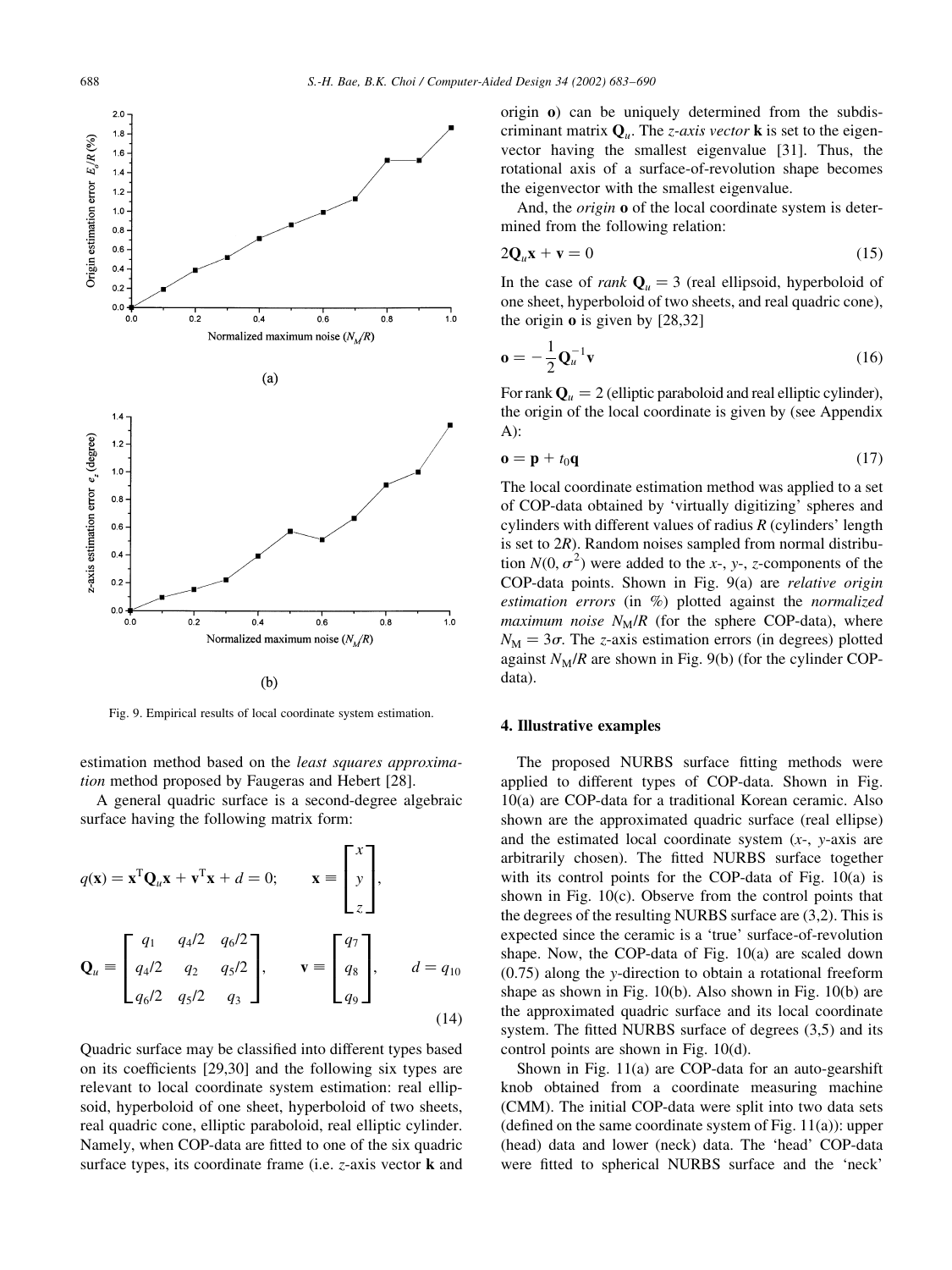



Fig. 10. NURBS surface fitting for traditional Korean ceramic.

COP-data to cylindrical NURBS surface, and then the two NURBS surfaces are joined together as shown in Fig. 11(b). In order to achieve  $G<sup>1</sup>$  continuity between the two surfaces, the control points near the common boundary have to be 'corrected' (this is an important issue by itself, but will not be discussed in this paper). A shaded image and facet model (for rapid prototyping) of the joined NURBS surface are shown in Fig.  $11(c)$  and (d), respectively.

# 5. Discussions and conclusions

The proposed NURBS surface fitting method may be dubbed as an 'indirect' method because it differs from the existing 'direct' methods where a 3D B-spline surface is constructed 'directly' from COP-data. The proposed method provides a natural means to assign parameter values to COP-data representing a rotational freeform shape, and may be embedded in a laser scanner having a spherical or cylindrical kinematics structure (because the laser scanner generates range data in its orthogonal coordinate system). The proposed method enables to recover an exact NURBS surface for COP-data sampled from a true surface-ofrevolution shape. The proposed method allows the



Fig. 11. Surface modeling for auto-gearshift knob data.

NURBS surface to be stored as a single-valued function, which requires less memory and, more importantly, it allows an easier point-membership classification for NURBS-bounded solid objects.

A major drawback of the proposed method is that the degrees of the resulting NURBS surface are somewhat high. For example, if a bi-cubic B-spline function is used in the single-valued function fitting stage, the degrees of the spherical NURBS surface are (5, 5).

#### **Acknowledgements**

 $\overline{\mu}$ 

The Ministry of Science and Technology of Korean government has supported the research.

# Appendix A. Origin of local coordinate system when rank  $Q_u = 2$

Let  $A = 2Q_u$  and  $b = -v$ , then Eq. (15) can be written in a matrix form as follows:

$$
\mathbf{A}\mathbf{x} = \mathbf{b} \tag{A1}
$$

When rank  $A = 2$ , a general solution of Eq. (A1) is given by Ì.

$$
\mathbf{x} = \mathbf{p} + t\mathbf{q}; \qquad t \in \mathbb{R} \tag{A2}
$$

where **p** is a *particular solution* of  $Ax = b$ , and the unit vector **q** is a solution set of  $Ax = 0$ . **p**, **q** are calculated using the *singular value decomposition* method [33]. In order to obtain the origin o of the local coordinate system